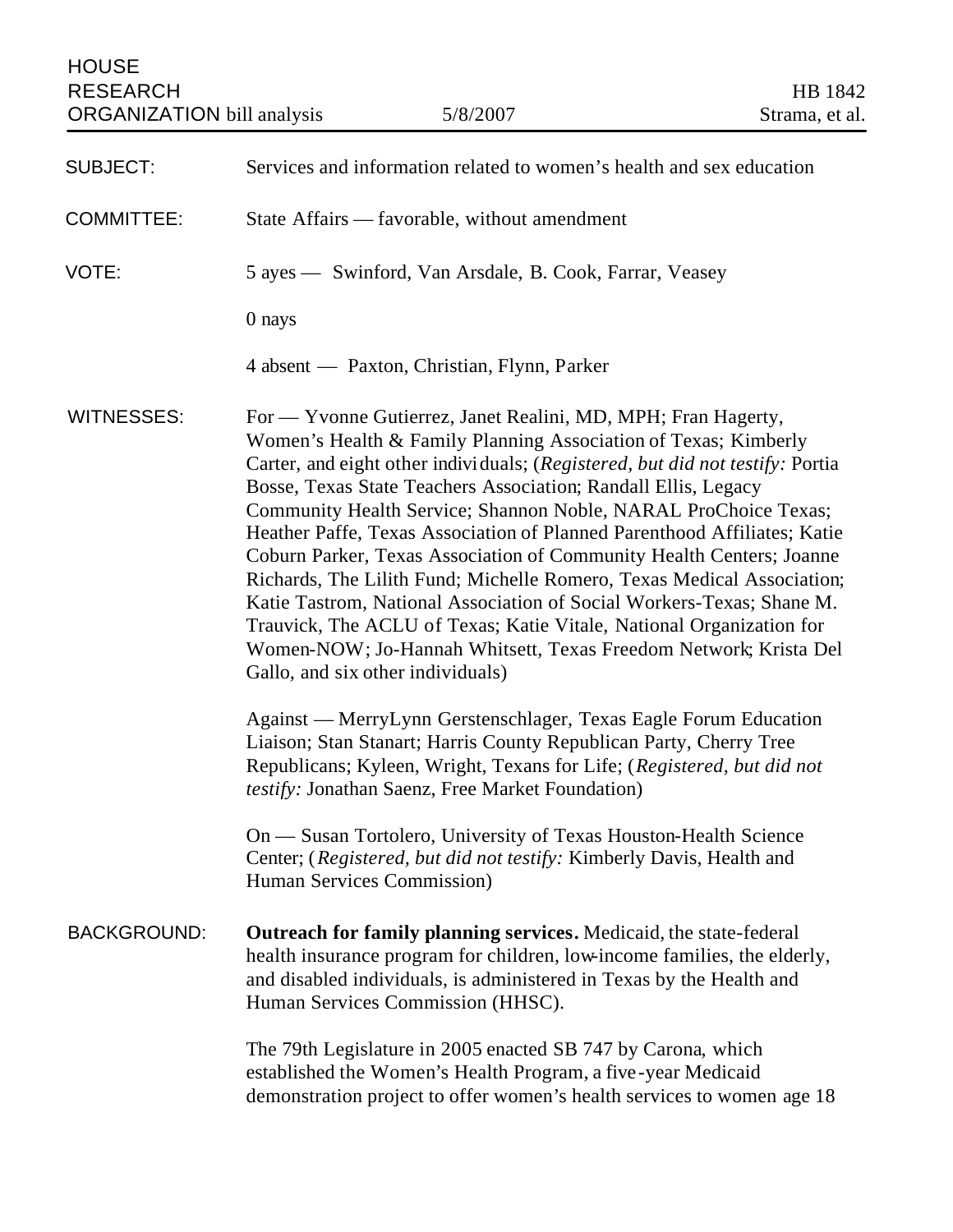and older with a family incomes at or below 185 percent of the federal poverty level (\$34,900 for a family of four), in efforts to reduce the number of unintended pregnancies and lower the rates of sexually transmitted diseases.

The services offered in the demonstration project include:

- physical examinations;
- health screenings for conditions including diabetes, cervical cancer, breast cancer, sexually transmitted diseases, hypertension, cholesterol, and tuberculosis; and
- contraceptive counseling and contraceptives, except for emergency contraception.

To participate, a woman or a member of her family must be eligible for Medicaid, cash assistance through Temporary Assistance for Needy Families (TANF), food stamps, the Women, Infants and Children (WIC) program, or another program with comparable income limitations.

Under the program, a recipient receives information about sources of funding for treatment and referral to appropriate providers that do not perform or promote elective abortions. It is against federal and state law to use public funds for abortion-related care or services. Additionally, the Women's Health Program is restricted from providing emergency contraception, also known as the "morning-after pill." The program may provide referrals only to appropriate providers that do not perform or promote elective abortions.

**Public school sex education and a parent's right to know.** Education Code, sec. 28.004 requires school districts to notify parents of the basic content of sex education classes. Course materials and instruction are required to promote abstinence as the preferred choice, and emphasis must be placed on the fact that abstinence is the only method that is 100 percent effective in preventing pregnancy, sexually transmitted diseases, HIV/ AIDS, and emotional trauma that can be associated with adolescent sexual activity. Schools that elect comprehensive sex education instruction are required to teach contraception and condom use in terms of human-usereality rates instead of theoretical laboratory rates. Parents have the right to remove their student from any part of sex education class instruction.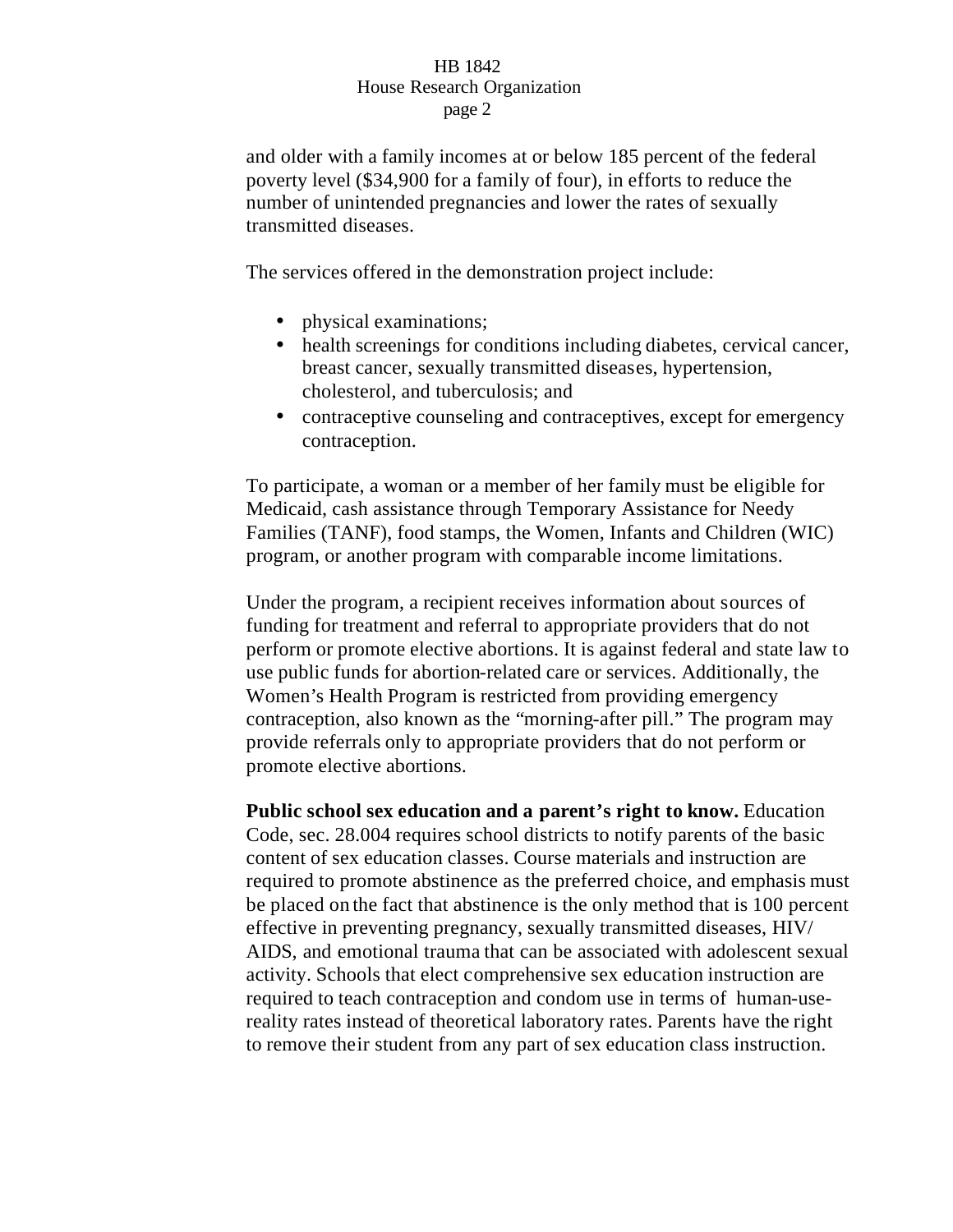DIGEST: **Outreach for family planning services.** HB 1842 would require HHSC to conduct a comprehensive marketing and outreach campaign, to the extent funds were available, to promote the initiatives of the Women's Health Program. The campaign would include print and broadcast media, a web site, and a toll-free phone number.

> In providing adequate and sufficient funding for the Women's Health Program, neither HHSC, the Legislative Budget Board (LBB), nor the governor could take any action to decrease the level of existing programs and services established on or before September 1, 2007.

> **Public school sex education and a parent's right to know.** The bill also would amend Education Code, sec. 28.004, concerning public school sex education, to require that courses teach contraception and condom use in terms of typical use rates and perfect use rates, with an emphasis on the reasons those rates differ, if included in the curriculum content.

Before providing sex education instruction to students, a school district would be required to include a summary of the basic content to be covered in sex education class, with a statement informing the parents that the course was required by state law to present abstinence from sexual activity as the preferred choice of behavior for unmarried persons of school age and devote more attention to abstinence from sexual activity than any other behavior. The parental statement also would have to include whether the instruction was considered abstinence-only or comprehensive instruction, including an explanation of the difference between the types of instruction.

If the instruction included contraception and condom use, the statement would have to specify that state law required the curriculum to be taught in terms of typical use rates and perfect use rates, with an emphasis on the reason those rates differ. Parents would have opportunities to review the curriculum materials and assist in curriculum development.

If a parent decided to remove the student from any part of the course instruction, the removal would have to be done without any disciplinary action or penalty to the student.

The bill would define: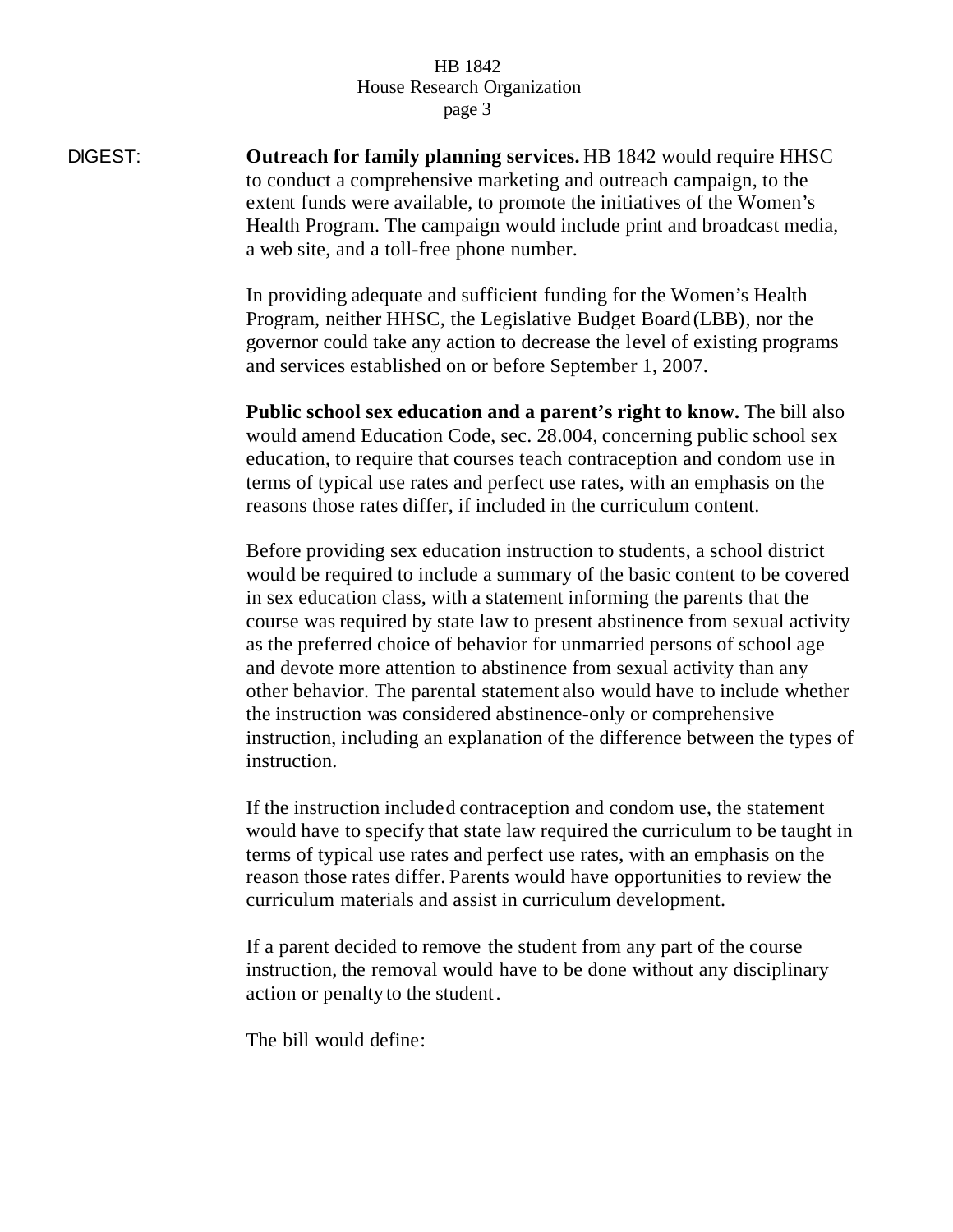- "abstinence-only instruction" to mean instruction that did not include information about preventing pregnancy, sexually transmitted diseases, infection with HIV or AIDS through any means other than total abstinence from sexual activity;
- "perfect use rate" to mean the rate of failure for a method of contraception when that method is used by a person for each act of sexual intercourse and is used by the persons for each act according to the instructions for the method  $-$  i.e., the rate defined as the lowest expected success rate by the U.S. Food and Drug Administration (FDA); and
- "typical use rate" to mean rate of failure for a method of contraception when that method is not used by a person for each act of sexual intercourse or when that method is not used by a person for each act according to the instructions for that method i.e., the rate defined as the typical rate by the FDA.

The bill would take effect September 1, 2007.

SUPPORTERS SAY: **Outreach for family planning services.** HB 1842 would allow for the delivery of critical health services on a wider scale. Services such as health screening, well-woman services, and family planning would improve the overall health of low-income women, prevent unwanted pregnancies, and help make pregnancies healthier for low income women. These services also would serve to prevent the spread of sexually transmitted diseases and severity of certain diseases, such as breast and cervical cancers.

> Establishing a comprehensive marketing and promotion program would ensure that the health services provided through the Women's Health Program reached more women. At current levels, while the program is projected to save the state \$278 million over five years, it would serve only 12 percent of the eligible population. A modest additional investment would leverage tremendous federal support — currently a nine-to-one match — and save the state tens of millions of dollars. Nineteen other states have similar family planning programs — including California, Florida, and New York — and have experienced significant savings in state revenue.

> Making family planning services available to women would reduce the number of unwanted pregnancies, which in turn would lead to fewer abortions and substantial savings to taxpayers. In 2005, the state reported that Medicaid paid for 213,879 births — 56 percent of all state births — at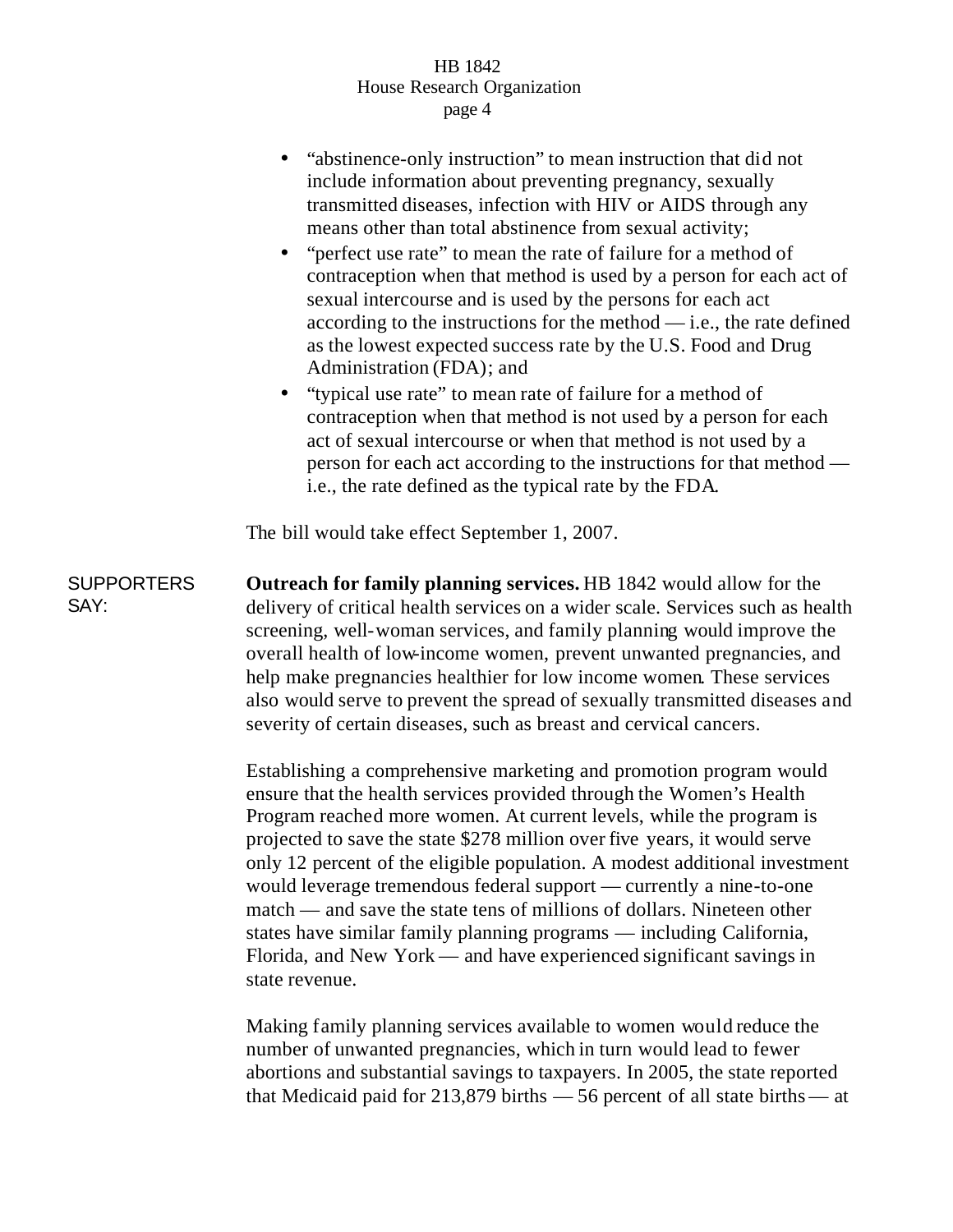a cost of more than \$1 billion, or \$8,500 each birth. In contrast, a year of family planning care for a woman, including a pap smear and 12 months of contraception, costs only \$170. Increasing awareness of the Women's Health Program would benefit the state by leading to more healthy pregnancies, better prepared parenthood, fewer abortions, and long-term savings to taxpayers.

The bill would provide additional funding to offer a comprehensive education and outreach program about the Women's Health Program without negatively affecting current funding levels for other service programs.

**Public school sex education and a parent's right to know.** HB 1842 would not require schools to teach comprehensive sex education. Rather, it would require schools to fully inform parents about the specific content of instruction and afford parents the opportunity to shape the course curriculum. Ensuring accurate and effective information on sex education and involving and informing parents regarding the curriculum content likely would encourage families to discuss sex education at home. With Texas leading the nation with the second highest teen birth rate among states, it increasingly makes sense for parents to be fully apprised of all aspects of their child's sex education instruction.

### OPPONENTS SAY:

**Public school sex education and a parent's right to know.** Under the bill, the definition of abstinence-only instruction could cast this method of instruction in a negative light. Instead, the definition should parallel the definition of abstinence education adopted in Title V, sec.  $510(b)(2)$  of the federal Social Security Act, which describes an abstinence educational or motivational program as one that:

- has as its exclusive purpose, teaching the social, psychological, and health gains to be realized by abstaining from sexual activity;
- teaches abstinence from sexual activity outside marriage as the expected standard for all school age children;
- teaches that abstinence from sexual activity is the only certain way to avoid out-of-wedlock pregnancy, sexually transmitted diseases, and other associated health problems;
- teaches that a mutually faithful monogamous relationship in context of marriage is the expected standard of human sexual activity;
- teaches that sexual activity outside of the context of marriage is likely to have harmful psychological and physical effects;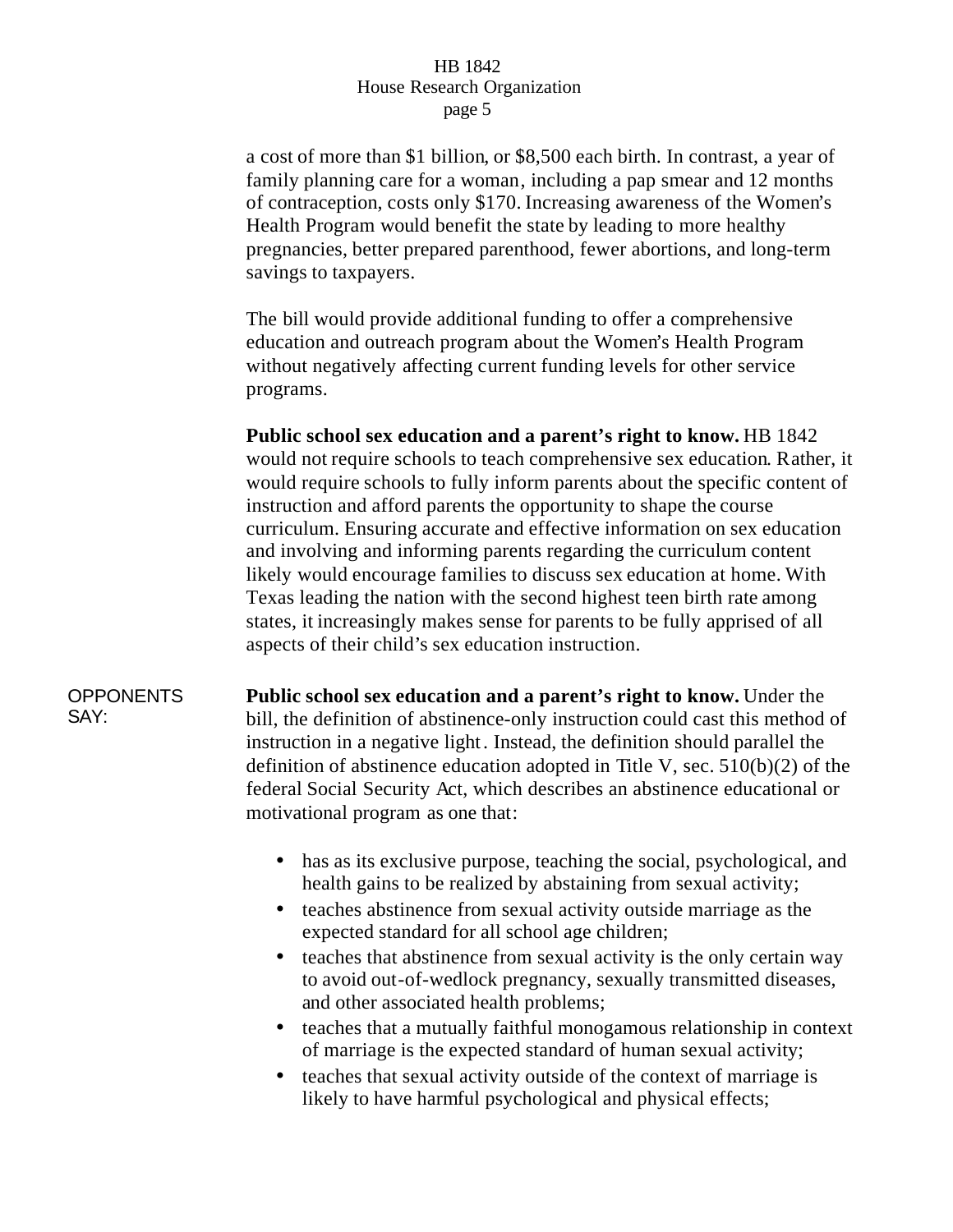- teaches that bearing children out-of-wedlock is likely to have harmful consequences for the child, the child's parents, and society;
- teaches young people how to reject sexual advances and how alcohol and drug use increases vulnerability to sexual advances; and
- teaches the importance of attaining self-sufficiency before engaging in sexual activity.

The Social Security Act's definition is more appropriate and would not provide an inaccurate description to parents.

Changing the context of how contraception and condom use should be taught in comprehensive sex education instruction could lead to the abandonment of the abstinence-only model. Addressing why "typical use" and "perfect use" differ necessitates detailed discussions on how to put on a condom properly and other application use discussions. Modifications that allow for more liberal discussion on these issues would not serve the promotion of abstinence or help schools that wished to teach the abstinence-only model.

**OTHER OPPONENTS** SAY:

The bill would not go far enough. Abstinence-only instruction has failed Texas adolescents. Schools should be required to teach a comprehensive sex education course to provide students with a well-rounded discussion on contraception and condom use and the emotional consequences of sexual activity. Many parents are not engaged in their student's lives, which leaves sex education sources as the sole source of information for many kids on this issue.

The current opt-out system should be modified to allow students and parents to opt-in to sex education classes. Students cannot be relied upon to serve as the primary communication source between schools and parents. Students may be neglectful in delivering notices to parents or sharing necessary information about school events.

NOTES: In the House-passed version of HB 1 by Chisum, the general appropriations bill for fiscal 2008-09, Rider 73 under Art. 2, Department of State Health Services, would allow the department, to the extent that funds were available and federal approval granted, to use a portion of funds appropriated under strategy B.1.3 — \$50 million for family planning services — for comprehensive outreach and education about the Women's Health Program and family planning services.